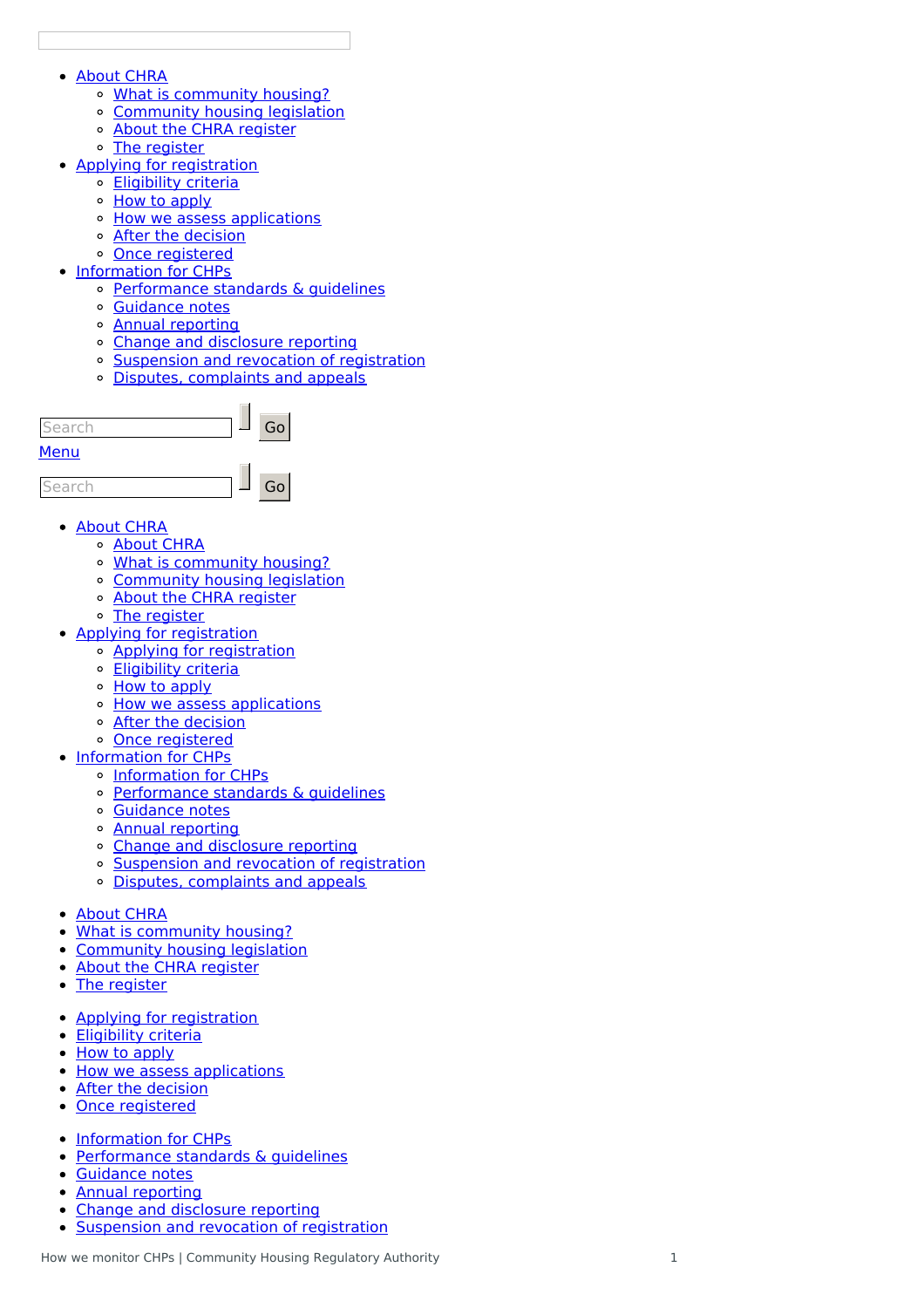- Disputes, [complaints](http://mbie7.cwp.govt.nz/information-about-chps/disputes-complaints-and-appeals/) and appeals
- 1. [Home](http://mbie7.cwp.govt.nz/)
- 2. [Information](http://mbie7.cwp.govt.nz/information-about-chps/) for CHPs
- 3. Annual [reporting](http://mbie7.cwp.govt.nz/information-about-chps/annual-reporting/)
- 4. How we monitor CHPs

# **How we monitor CHPs**

Each year we will ask registered CHPs to update the information we hold on your organisation, to make sure they are still complying with the eligibility criteria and Performance Standards.

Our main mechanism for doing this is the Annual Regulatory Report, which we send out before an organisation's AGM.

The information we request is divided into three parts.

## **1. Response to areas of improvement**

These are identified either through:

- the Evaluation Report at the time of registration;
- the previous year's Annual Regulatory Assessment Report; or
- through Disclosure and Change Reporting.

## **2. General compliance with the Performance Standards**

A small set of core documents will help us assess compliance with the Performance [standards\(external](http://www.legislation.govt.nz/regulation/public/2014/0116/latest/DLM6013942.html) link). These include:

- Full and unredacted Board minutes (for the previous 12 months) see our Board minutes Guidance [Note\(external](https://chra.hud.govt.nz/assets/Uploads/Guidance-notes/1f346b3e4a/Guidance-Note-Board-Minutes.pdf) link) for further details
- audited financial accounts in the name of the registered CHP
- current insurance schedules on the insurance provider's letterhead covering both organisational insurance and material damage to properties in your portfolio
- updated Business and/or Strategic Plans
- a summary of any new capital expenditure (planned or undertaken) not already captured in the audited financial accounts or budget forecasts.

## **3. Focus on one area of the Performance Standards**

Each year we will focus on one area of the Performance Standards, to assess how your organisation's policies and procedures are being implemented. This approach to annual monitoring is designed to minimise the compliance burden on providers, rather than seeking evidence across all areas of the Performance Standards.

In 2021/22 the focus is on the Tenancy Management Performance Standard.

#### **[Information](http://mbie7.cwp.govt.nz/information-about-chps/) for CHPs**

#### **Information for CHPs**

- [Performance](http://mbie7.cwp.govt.nz/information-about-chps/performance-standards-and-guidelines/) standards & quidelines
- [Guidance](http://mbie7.cwp.govt.nz/information-about-chps/guidance-notes-2/) notes
- Annual [reporting](http://mbie7.cwp.govt.nz/information-about-chps/annual-reporting/)  $\bullet$
- When do you need to [report?](http://mbie7.cwp.govt.nz/information-about-chps/annual-reporting/when-do-you-need-to-report/)
- How to [complete](http://mbie7.cwp.govt.nz/information-about-chps/annual-reporting/how-to-complete-your-annual-reporting/) your annual reporting  $\bullet$
- How we [monitor](http://mbie7.cwp.govt.nz/information-about-chps/annual-reporting/how-we-monitor-chps/) CHPs  $\bullet$
- [Submitting](http://mbie7.cwp.govt.nz/information-about-chps/annual-reporting/submitting-your-annual-reporting/) your annual reporting  $\bullet$
- Availability of [information](http://mbie7.cwp.govt.nz/information-about-chps/annual-reporting/availability-of-information/)  $\bullet$
- Change and [disclosure](http://mbie7.cwp.govt.nz/information-about-chps/change-and-disclosure-reporting/) reporting  $\bullet$
- $\bullet$ [Suspension](http://mbie7.cwp.govt.nz/information-about-chps/suspension-and-revocation-of-registration/) and revocation of registration
- $\bullet$ Disputes, [complaints](http://mbie7.cwp.govt.nz/information-about-chps/disputes-complaints-and-appeals/) and appeals
- Dispute [resolution](http://mbie7.cwp.govt.nz/information-about-chps/disputes-complaints-and-appeals/dispute-resolution/)